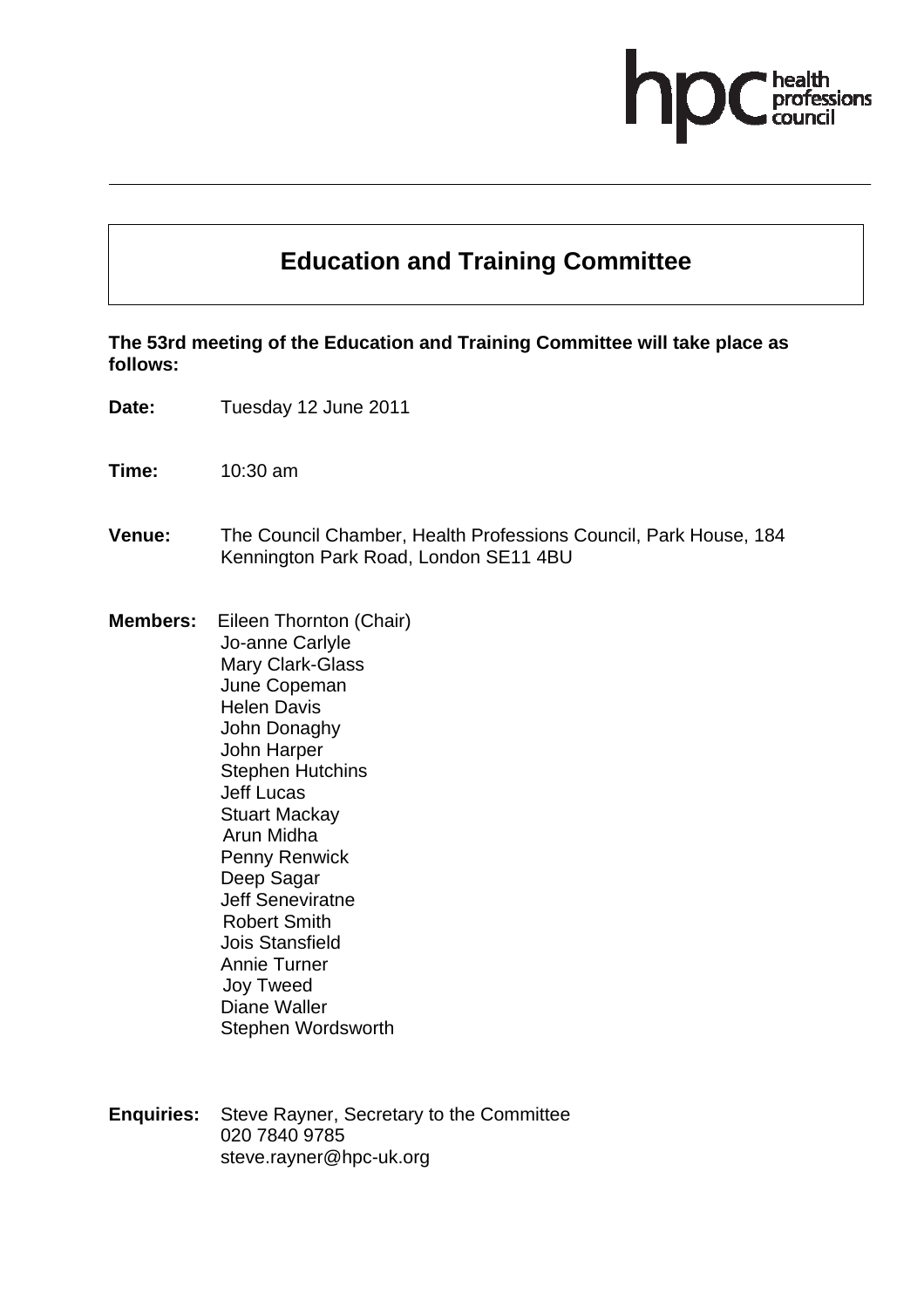# Part 1 – Public Agenda

|               | 1. Chair's welcome and introduction                                                                                                               | verbal                    |  |  |
|---------------|---------------------------------------------------------------------------------------------------------------------------------------------------|---------------------------|--|--|
| 2.            | <b>Apologies for absence</b>                                                                                                                      | verbal                    |  |  |
| 3.            | <b>Approval of agenda</b>                                                                                                                         | verbal                    |  |  |
| 4.            | <b>Declaration of members' interests</b>                                                                                                          | verbal                    |  |  |
| 5.            | Minutes of the committee of 8 March<br>Steve Rayner - Secretary to the Committee                                                                  | enclosure 1<br>ETC 25/12  |  |  |
| 6.            | Matters arising from previous meetings of the committee<br>Steve Rayner - Secretary to the Committee                                              | enclosure 2<br>ETC 26/12  |  |  |
| 7.            | <b>Director of Education's report</b><br>Abigail Gorringe - Director of Education                                                                 | enclosure 3<br>ETC 27/12  |  |  |
|               | Items for discussion/approval                                                                                                                     |                           |  |  |
| 8.            | <b>Education annual report 2011</b><br>Brendon Edmonds - Head of Educational Development                                                          | enclosure 4<br>ETC 28/12  |  |  |
| 9.            | Service user involvement in the design and delivery of<br>education and training programmes<br>Michael Guthrie - Director of Policy and Standards | enclosure 5<br>ETC 29/12  |  |  |
|               | 10. Criteria for approving Approved Mental Health Practitioners<br>programmes<br>Charlotte Urwin - Policy Manager                                 | enclosure 6<br>ETC 30/12  |  |  |
| 11.           | Approved Mental Health Practitioners approval and monitoring<br>process<br>Abigail Gorringe - Director of Education                               | enclosure 7<br>ETC 31/12  |  |  |
|               | 12. Transfer of regulatory functions from the GSCC to HPC<br>Marc Seale - Chief Executive                                                         | enclosure 8<br>ETC 32/12  |  |  |
| Items to note |                                                                                                                                                   |                           |  |  |
|               | 13. Annotation of the Register – qualification in podiatric surgery<br><b>Charlotte Urwin - Policy Manager</b>                                    | enclosure 9<br>ETC 33/12  |  |  |
|               | 14. Social workers in England - approved programme list<br>Abigail Gorringe - Director of Education                                               | enclosure 10<br>ETC 34/12 |  |  |
| 15.           | Approved Mental Health Practitioners - approved programme<br>list<br>Abigail Gorringe - Director of Education                                     | enclosure 11<br>ETC 35/12 |  |  |

Available in braille and other formats on request to the secretary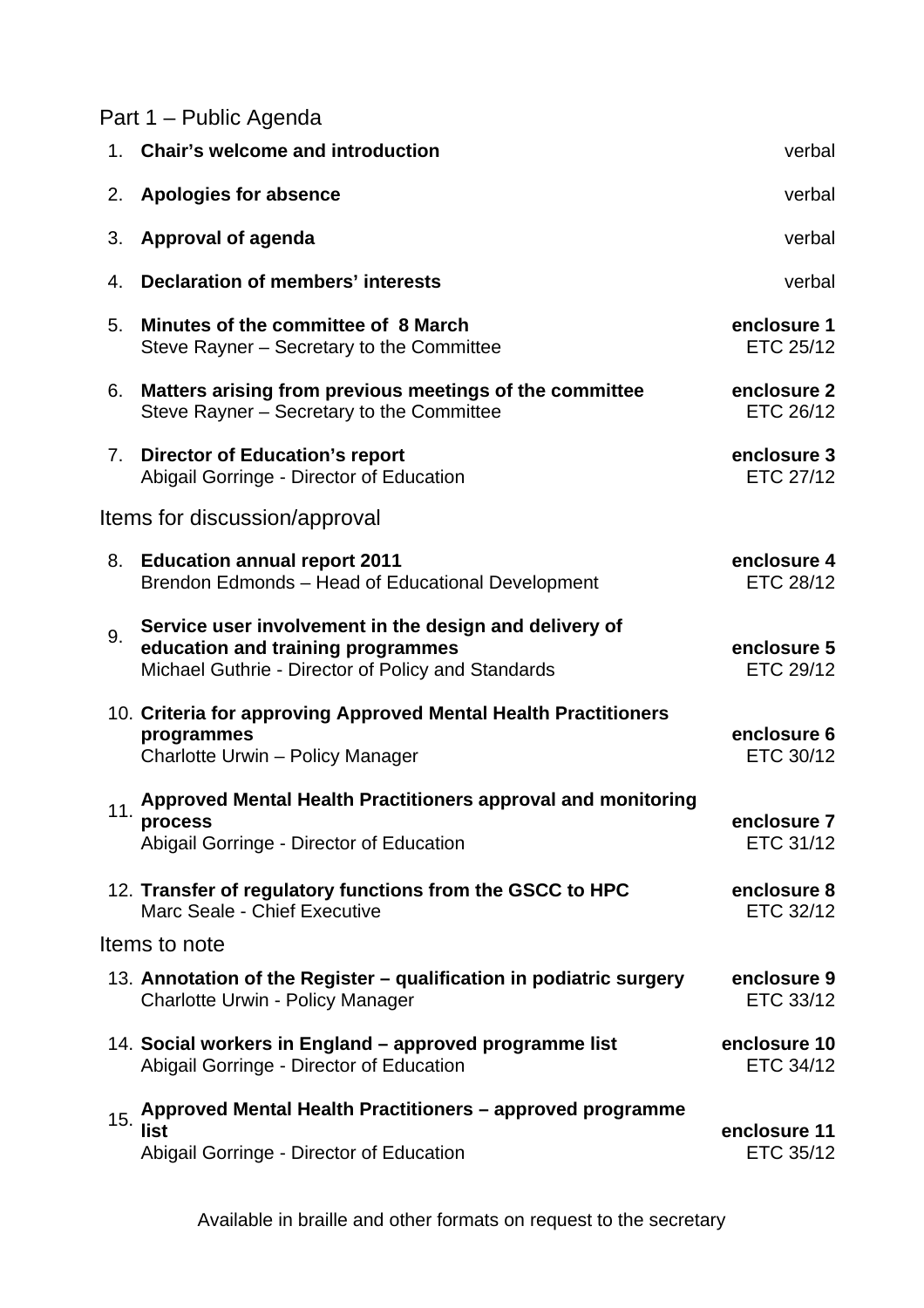| 16. Modernising the Recognition of Professional Qualifications<br><b>Directive</b><br>Alison Croad - Policy Officer | enclosure 12<br>ETC 36/12 |
|---------------------------------------------------------------------------------------------------------------------|---------------------------|
| 17. Education systems and process review<br>Abigail Gorringe - Director of Education                                | enclosure 13<br>ETC 37/12 |
| 18. Panel decisions March 2012 to May 2012<br>Steve Rayner - Secretary to the Committee                             | enclosure 14<br>ETC 38/12 |
| 19. Date and time of next meeting:<br>10.30am, Thursday 13 September 2012                                           | verbal                    |
| 20. Any other business                                                                                              | verbal                    |

### **Resolution**

The Committee is invited to adopt one or more of the following:

As previously notified to the Chair.

'The Committee hereby resolves that the remainder of the meeting shall be held in private, because the matters being discussed relate to one or more of the following;

- (1) information relating to a registrant, former registrant or applicant for registration;
- (2) information relating to an employee or officer holder, former employee or applicant for any post or office;
- (3) the terms of, or expenditure under, a tender or contract for the purchase or supply of goods or services or the acquisition or disposal of property;
- (4) negotiations or consultation concerning labour relations between the Council and its employees;
- (5) any issue relating to legal proceedings which are being contemplated or instituted by or against the Committee or the Council;
- (6) action being taken to prevent or detect crime or to prosecute offenders;
- (7) the source of information given to the Committee in confidence; or
- (8) any other matter which, in the opinion of the Chair, is confidential or the public disclosure of which would prejudice the effective discharge of the Committee's or Council's functions.'

| Item | <b>Reason for Exclusion</b> |
|------|-----------------------------|
|      | 578                         |
|      |                             |